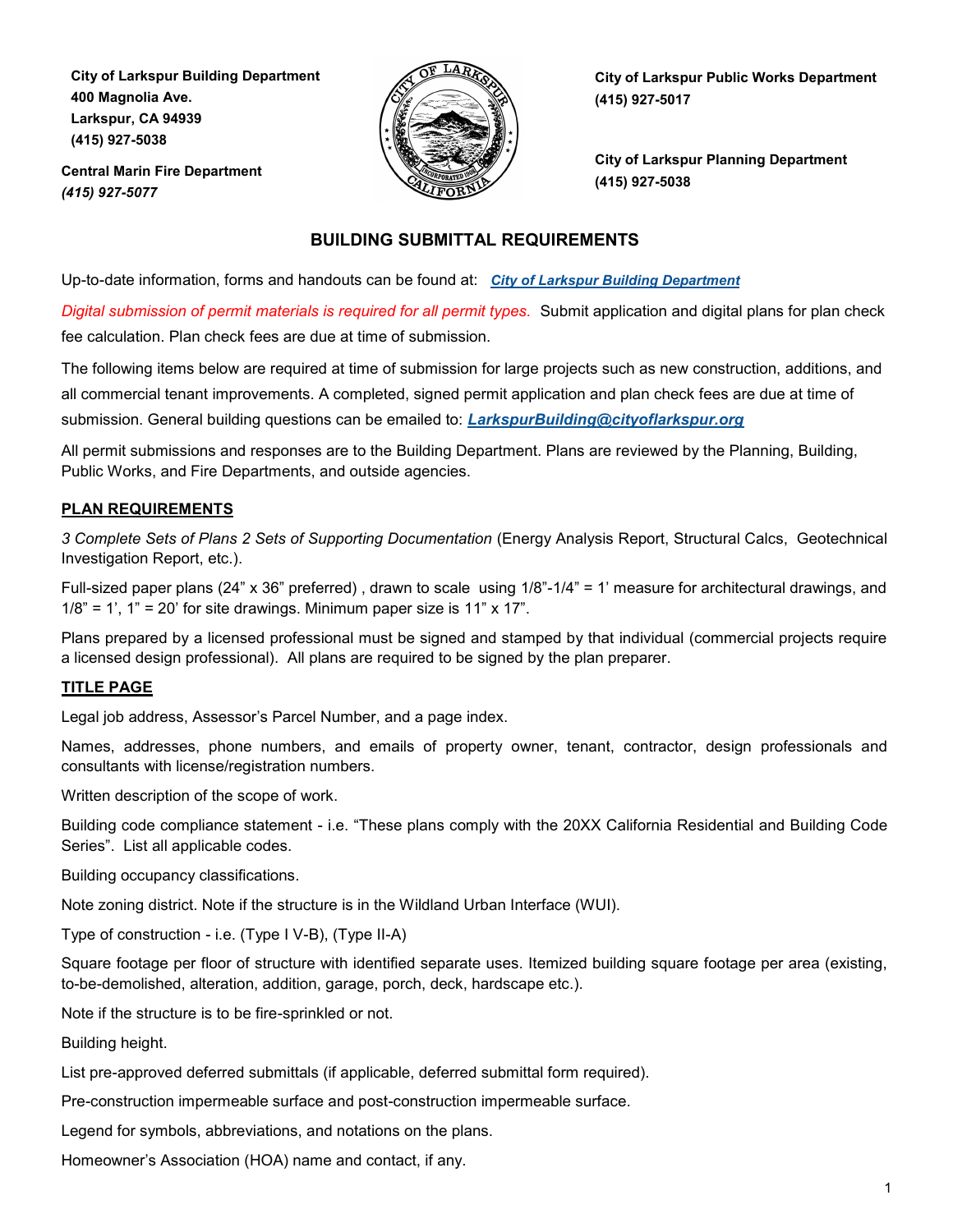# **SITE PLAN**

Drawn to a site specific appropriate scale to show the entire site, usually  $1/8$ ' = 1',  $1$ " = 20'.

Show and label locations of all buildings (existing, proposed, and to-be-demolished), including detached accessory structures.

Show property lines, creeks, easements, and other improvements. Specify dimensions from all property lines to all structures and specify dimensions between structures. Dimension all of lot line and site topography with a maximum contour interval of 5 feet. Not any flood-zone/plane definition lines with FEMA flood zone and panel number, include waterways and riparian areas with dimensions from top of bank.

Show the existing and proposed building footprint, including decks, and detached accessory structures, roof eaves, porches; and other site improvements including driveway, stairways, patios, pools, fences, retaining walls etc.

Note sewer and water lateral lines and connection points, sewer cleanout, water meter location, utility easements including gas and electric meter locations, fire hydrants, and easements for roadway, access or utilities.

Accurately identify the location, species, and size of each tree with drip lines and note protection measures. Note trees that have been approved to be removed from Planning approvals require a separate *Tree Removal Permit Application* .

#### **CIVIL**

Required when new structures or additions are proposed or when grading or soil disturbing activities are proposed.

Show grading and drainage improvements for the property including swales, grade elevations, and other site improvements.

Plan must show drainage management areas, how stormwater will be retained on site to the maximum extent feasible and how stormwater draining from site will be filtered.

Provide details for construction of bio-retention facilities and improvements. Contact the City of Larkspur Department of Public Works for more detailed civil requirements.

Specify all required CalGreen irrigation measures.

# **GRADING AND EARTHWORK**

For any construction involving grading and/or earthwork, show existing and proposed grades to adequately reflect topographic features post construction.

Clearly delineate areas of cut and fill. Identify total cut, fill, import and export volumes.

For proposed retaining structures, show top and bottom of wall elevations and show temporary cut slope or shoring measures if applicable.

Provide perimeter, finished floor and pad grades for all new construction or additions.

A grading permit will be required for grading or earthwork activities with the exception of hand dug excavations less than 25 cubic yards.

#### **DRAINAGE AND STORMWATER MANAGEMENT**

If an application is being submitted for a new construction, major addition, extensive landscape/hardscape improvements, or any site work creating/replacing impervious area and/or changing existing grades you will be required to submit a grading and drainage plan for your project. Complex plans should be prepared by a licensed civil engineer.

**Note**: An encroachment permit is required for all work in the public right of way. Staging or storage of construction equipment and materials will not be permitted in the right of way.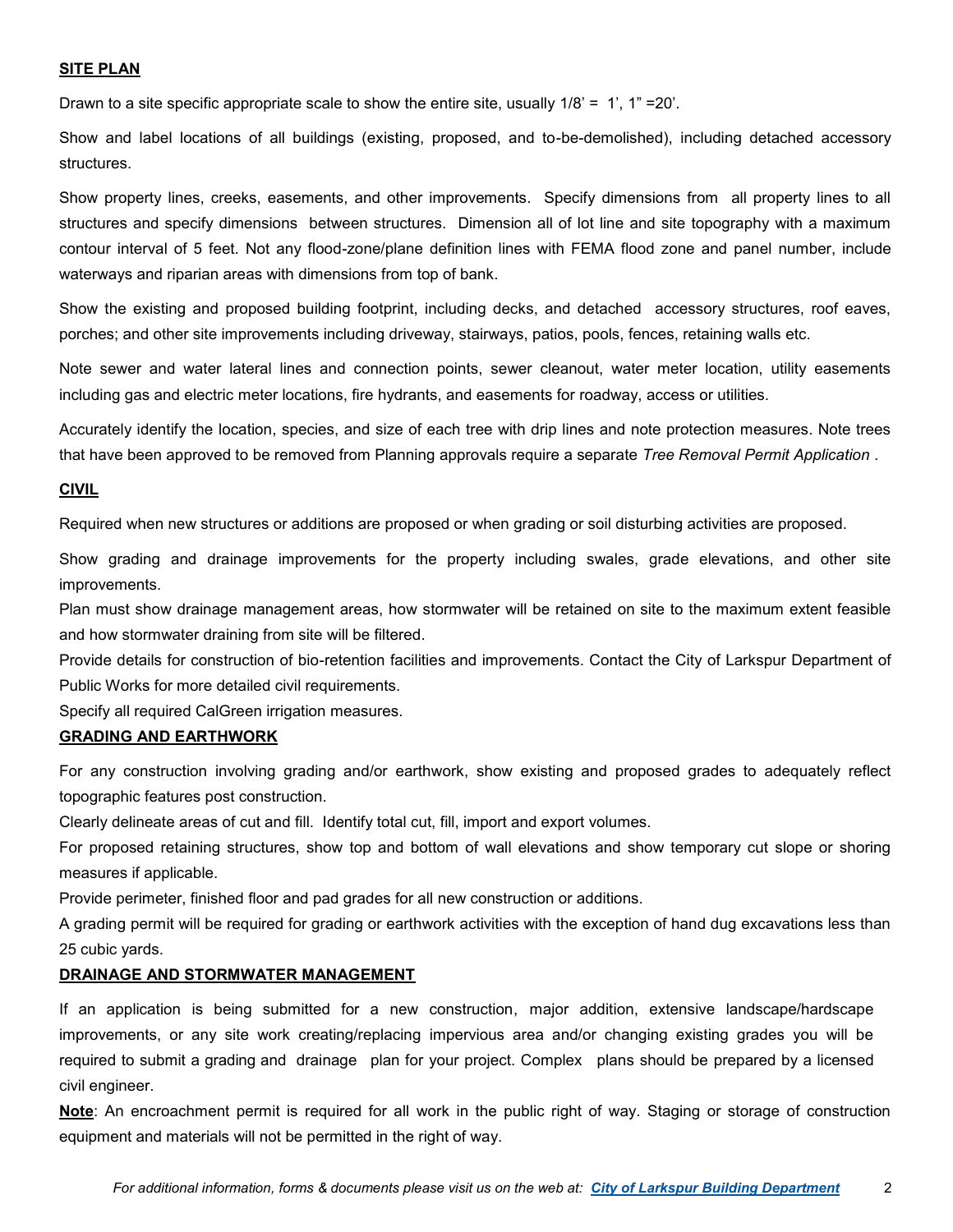# **DRAINAGE AND STORMWATER POLLUTION PREVENTION PROGRAM** - continued

The purpose of the plan is to show how runoff from your site, including roof areas, patios, driveways, etc., is accommodated.

The drainage plan must identify existing and proposed site drainage including all storm drain systems, swales, channels, roof leader locations and tie-ins, and adequate grades/slopes showing drainage patterns and discharge locations.

All drainage runoff must comply with Marin County Stormwater Pollution Prevention Program (MCSTOPPP) guidelines and to the standards set forth by the City Engineer. MCSTOPPP guidelines require projects, including single family home remodels, to comply with storm water treatment measures if the scope of the project includes ground disturbing additions or replacement of 2500 square feet or more of impervious surface. Please refer to the link for MCSTOPPP guidelines: *[Marin County Storm water Pollution Prevention Guidelines](http://www.marincounty.org/~/media/files/departments/pw/mcstoppp/development/basmaa-postconstruction-manual.pdf?la=en)*

Regardless of whether your project triggers MCSTOPPP requirements, drainage must be designed to prevent concentrated runoff from entering an adjacent property, or street right-of-way and flooding/erosion from occurring. In addition, drainage that naturally flows to your property may not be blocked or diverted onto another property.

City permits are required for any modifications to watercourses as defined in Section 9.12 of the Larkspur Municipal Code. Modifications or connections to City drainage infrastructure such as closed conduits will also require City permits.

Discharges into or modifications to creeks, streams, lakes or other natural waterways, or man-made and now host to plant life or other habitat, may require special review by the U.S Army Corps of Engineers, San Francisco Bay Regional Water Quality Board, and other state regulatory agencies. Please consult the Public Works Engineering Department for questions regarding whether your project will require outside regulatory review and approval.

### **EROSION SEDIMENT CONTROL PLAN (ESCP)**

Required for all grading and soil disturbing activities including landscaping, excavations, trenching, grading and other work involving soil movement.

Plans should show best management practices on a site specific plan.

Applicant will also be required to submit a completed erosion and sediment control checklist in supplement to the site plan. For further guidance including the checklist: *[Marin County ESCP Template](http://www.marincounty.org/~/media/files/departments/pw/mcstoppp/development/mcstoppp-erosion-and-sediment-control-plan-applicant-package.pdf?la=en)*

Contact the City of Larkspur Department of Public Works for more detailed ESCP requirements.

# **CONSTRUCTION MANAGEMENT PLAN**

A construction management plan is required for most projects that trigger Public Works review and include site work and/or earthwork.

The following should be identified and shown schematically when possible:

- estimated project duration,
- construction schedule of milestones,
- excavation and disposal methods,
- equipment to be used,
- site access location,
- storage and staging location of materials and equipment,
- debris boxes and portable toilets,
- truck loading including concrete truck staging, haul route.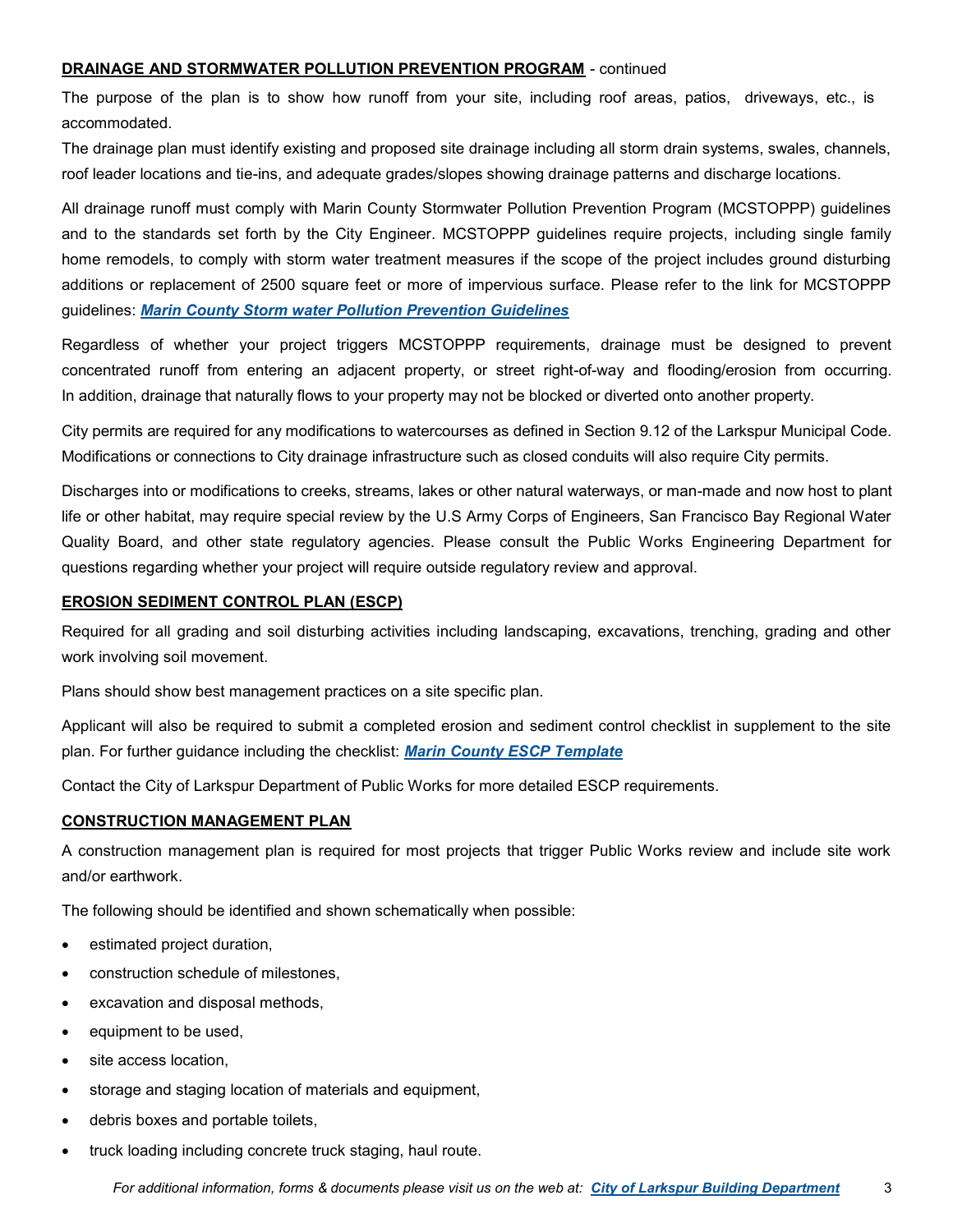# **FOUNDATION PLAN**

Required for all new structures, additions, alterations to existing structures affecting foundation.

Show fully dimensioned foundation plan with location and size of all foundations and footings with required reinforcing dimensioned to property lines and between existing and proposed structures.

### **FOUNDATION DETAILS**

Required when new foundations or footings are proposed. Show and specify materials, size, type and spacing of all foundation elements and materials. A separate detail is required for each different condition.

## **FLOOR FRAMING PLAN AND DETAILS**

Required for each framed floor where floor framing is installed or altered.

Show all floor framing elements.

Specify size, grade, and species of material and show direction and spacing of joists.

Specify all joist hangers and beam connections.

Show stairway framing.

*First-floor framing plan may be combined with foundation plan for simple structures.*

### **FLOOR PLAN**

Required for all new structures, additions and alterations.

Specify the use (occupancy; i.e. habitable, accessory) of all rooms and areas.

Show size, type and location of all walls, doors, windows, rooms, shear walls, hold-downs, cabinets, fixtures, stairways, posts, equipment, access panels, handrails, materials, etc., to clearly indicate the layout of the structure.

Indicate all new and existing elements and fully dimension the plan. Indicate all changes in floor elevation.

Show and specify all mechanical equipment, register locations, plumbing and electrical fixtures, switching, receptacles, appliances and other items if not otherwise shown on separate sheets.

Provide schedules and general code notations on the floor plan sheet.

#### **MECHANICAL PLAN**

Required when mechanical work is proposed. Show mechanical duct layout, sizes and type, register locations, fire dampers and mechanical equipment.

Provide HVAC sizing calculations. Specify all equipment on energy documentation. *May be combined with floor plan for small and simple alteration and addition projects.* 

CalGreen Mandatory Measures apply.

#### **PLUMBING PLAN**

Provide plumbing isometric or schematic diagram of water, gas, drain, waste, and vent lines.

Show size of all lines and vents.

Show location of all fixtures, interceptors, plumbing appliances, condensate drains, and cleanouts.

Specify type of all piping materials to be used.

CalGreen Mandatory Measures apply.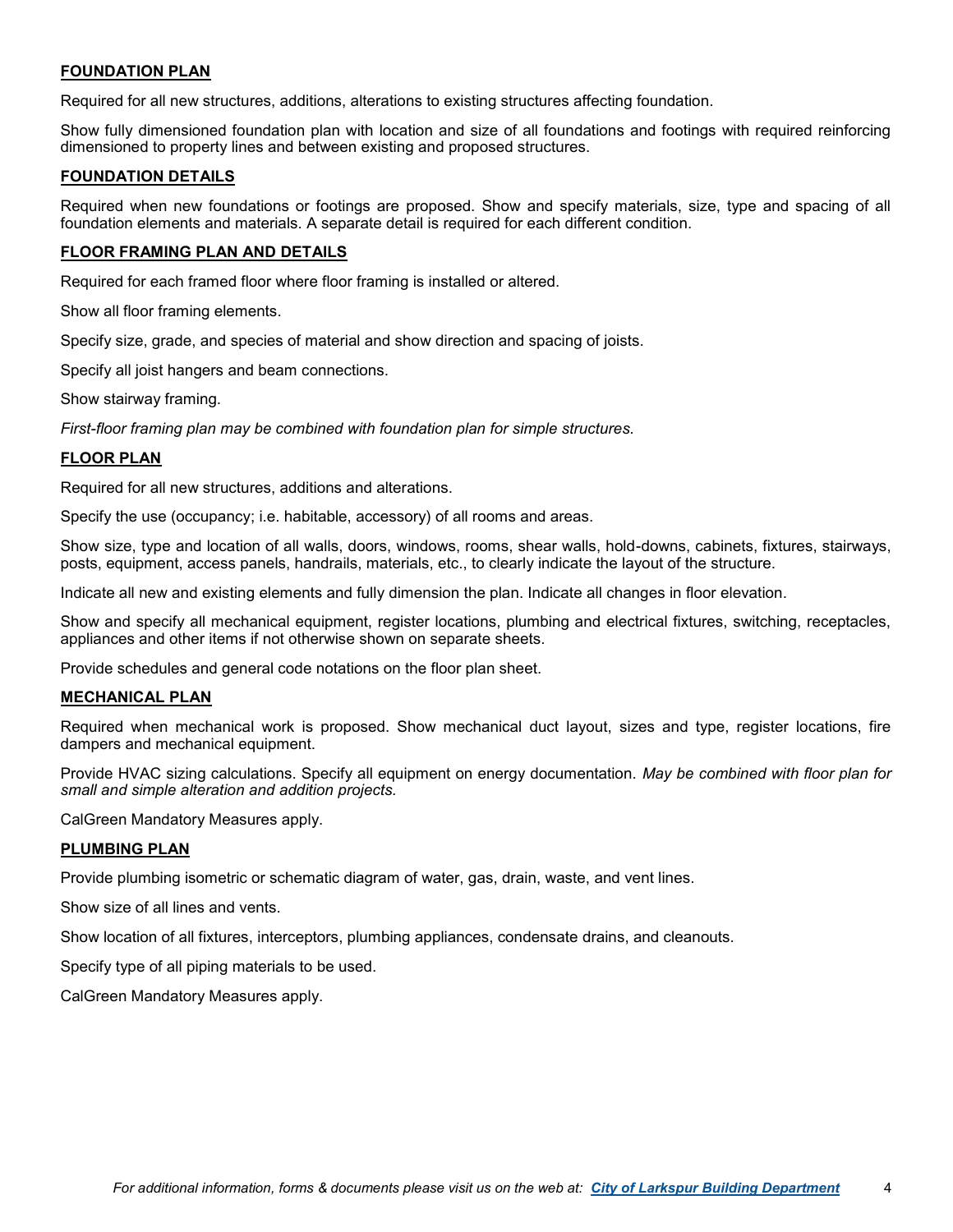## **RESTAURANT EQUIPMENT PLAN**

Required for restaurants and commercial food processing, storage or preparation.

Show and specify location, size and type of all equipment, appliances and fixtures used for commercial food processing, storage, or preparation.

*NOTE: Prior to approval from the City of Larkspur Building Department applicants must obtain plan approval from the County of Marin Environmental Health Services.*

#### **ELECTRICAL PLAN**

Required when electrical work is proposed.

Show all electrical fixtures, switching, receptacles, appliances, fans, smoke and carbon monoxide detectors, services and electrical equipment. Specify required GFCI and AFCI circuits.

Provide a lighting fixture and control schedule to specify all light fixtures, lighting control types and configurations (groupings) to conform to mandatory energy requirements.

Specify size of electrical service. *May be combined with floor plan for small and simple alteration and addition projects.*

CalGreen Mandatory Measures apply.

#### **CEILING FRAMING PLAN AND DETAILS**

Required when ceiling joists are proposed.

Show location of all supporting walls and elements.

Specify size, grade & species of materials and show direction and spacing of joists. *May be combined with floor plan for small and simple alteration and addition projects.*

#### **TRUSS LAYOUT PLAN**

Required when trusses are proposed. Show and specify all trusses, truss spacing and truss connections.

Identify each truss corresponding with truss design documentation.

Show all walls and beams supporting trusses.

Structural calculations are required when trusses are proposed. If trusses are deferred, a Deferred Submittal Form is required.

#### **ROOF FRAMING PLAN**

Required for all new and altered roof framing elements.

Show all walls, beams or other elements supporting roof framing elements. Specify size, grade & species of materials and show direction and spacing of rafters.

#### **ROOF PLAN**

Required for all new roofs or modifications to existing roof structures.

Show overhead view of roof to indicate roof slope, valleys, hips, ridges, roof drainage and roof materials. *May be combined with plot plan for simple structures.*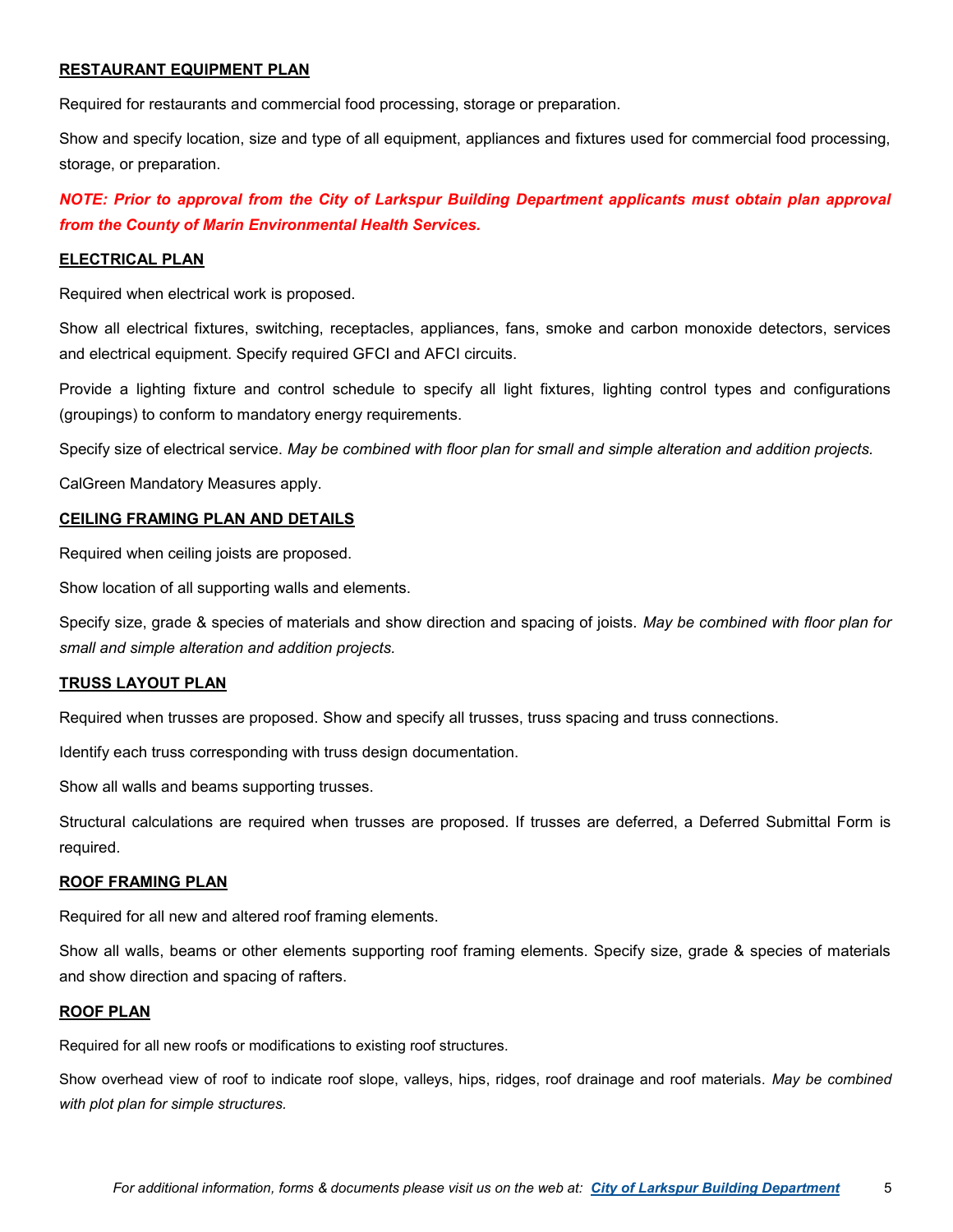# **BUILDING CROSS-SECTIONS**

Required to show varying construction conditions, proportions and materials in new structures, additions and structural modifications to existing structures.

Show and specify size, type, spacing, slope and connection of all materials.

Separate cross-sections should be developed for each varying condition.

#### **FRAMING/STRUCTURAL DETAILS**

Required when new framing is proposed. Provide sufficient details to clearly indicate construction and attachment of members.

Show and specify materials, size, type and spacing of all framing elements. A separate detail is required for each different condition.

Show eave details, truss connection details, post-to-beam connections, post-to-footing connections, hold-down details, rim joist, ledger and cantilever details, flashing details, etc.

#### **EXTERIOR ELEVATIONS**

Required for new structures, additions and exterior modifications to existing structures. Show all sides of the building. Show and specify all exterior materials, vents, doors, windows, trim, gutters, stairways, handrails, roof pitch, roofing, chimneys, etc.

#### **INTERIOR ELEVATIONS**

Necessary to show interior finishes, casework, hardware, fixtures and restroom configuration. Unless bathrooms or kitchens are involved, may not be necessary for small alteration and addition projects.

#### **LANDSCAPING AND IRRIGATION PLAN**

Required when landscaping or irrigation systems are proposed. Landscaping and irrigation systems must comply with the requirements of the Marin Municipal Water District (MMWD) which can be located at: *[MMWD Landscape Plan Review](http://www.marinwater.org/170/Landscape-Plan-Review-Requirements)*

Landscaping plans, irrigation systems and irrigation water use calculations often require Planning Commission approval prior to submittal of the documents for a building permit.

#### **FIRE SPRINKLER PLANS**

Fire Sprinklers are required on all new construction and additions or alterations to structures with existing fire sprinklers. *Fire sprinkler plans are to be submitted under a separate building permit application to the Building Department. Fire sprinkler permit shall be issued prior to beginning installation and no later than combustible construction begins.* 

*Contact Central Marin Fire Department at (415)927-5077 for more specific guidance.*

#### **FIRE ALARM PLANS, ANSUL SYSTEMS, KNOX BOX AND SECURITY GATE REQUIREMENTS**

*Contact Central Marin Fire Department at (415)927-5077 for more specific guidance.*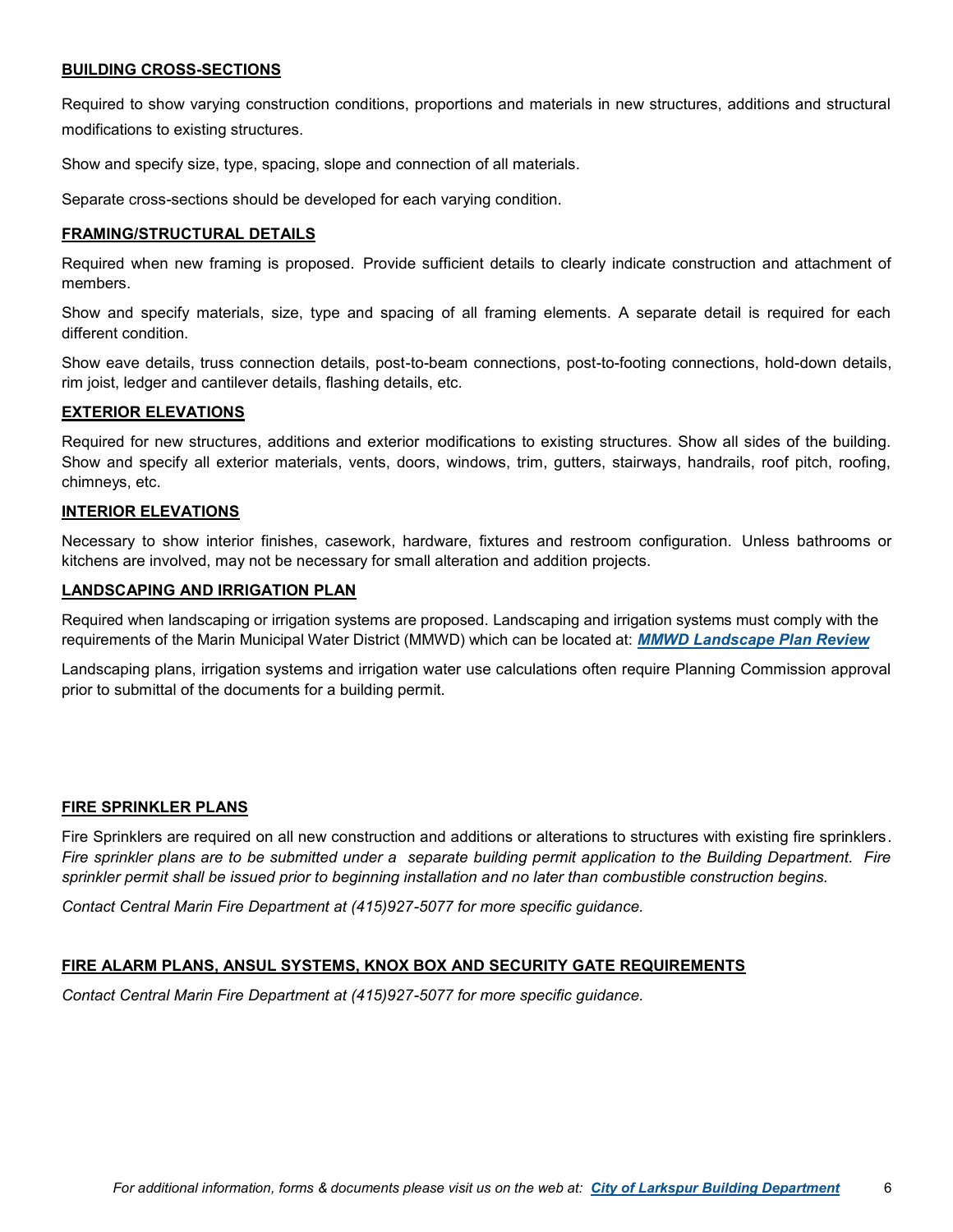# **OTHER SUPPORTING DOCUMENTATION:**

# CalGreen CHECKLIST

Required for all new residential and nonresidential buildings, residential additions and alterations, and some nonresidential alterations and addition projects. Required CalGreen checklists are available on the City's website. Additional CalGreen compliance documentation may be necessary to support the green measures to be implemented. Print the checklist on the plan sets, and submit 2 copies of the checklist.

### • CALIFORNIA ENERGY CODE - ENERGY DOCUMENTATION (*commonly called T-24 Energy Analysis)*

Energy documentation complying with the requirements of the California Energy Code is required for new buildings, additions and remodeled areas where the building or site contains lighting, water heating or space conditioning systems. HVAC sizing calculations are required for new HVAC systems. Submit 2 copies of the Energy Analysis Report.

### STRUCTURAL CALCULATIONS

Structural calculations, stamped and signed, are required for all new structures or additions that require engineering. Submit 2 sets of 8.5" x 11", stamped and signed by the engineer.

### **GEOTECHNICAL INVESTIGATION REPORT (SOILS REPORT)**

Required for new construction and most additions, and at the discretion of the Building Official and/or City Engineer. Submit 2 copies when required.

### FLOOD ELEVATION CERTIFICATE

Required if an addition or new building is proposed for a parcel adjacent to a creek or within the 100-year flood boundary. Certificate forms are available on FEMA's web site at: *FEMA.gov - [Elevation Certificate](https://www.fema.gov/media-library/assets/documents/160?id=1383)*

• CONSTRUCTION AND DEMOLITION (C&D) DEBRIS PROGRAM - C&D DIVERSION REPORT

Due prior to, or at, permit issuance. Waste hauling receipts to be kept until the final inspection.

# *Some projects may require some or all the listed additional documents below and/or additional documents not listed.*

Larkspur Municipal Code Title 18 Zoning: *[Larkspur Municipal Code Title 18 Zoning](http://www.codepublishing.com/CA/Larkspur/html/Larkspur18/Larkspur18.html)*

| Accessibility Hardship Form/Worksheet               | <b>Equipment Submittal Documentation</b>          |
|-----------------------------------------------------|---------------------------------------------------|
| Agent Authorization Form (Owner and/or Contractor)  | <b>FEMA Flood Elevation Certificate</b>           |
| Bay Area Air Quality Management District "j-number" | Grading and Hauling Permit Application            |
| CALGreen Checklist (printed on plan sets)           | Home Owner's Association Approval Letter or form. |
| Construction & Demolition (C&D) Report Form         | Owner-Builder Property Owner Package              |
| <b>Construction Management Plan</b>                 | <b>Preliminary Title Report</b>                   |
| <b>Contractor Business License Application</b>      | Smoke Alarm/CO Alarm Declaration                  |
| Deferred Submittal Form                             | Storm Water Pollution Prevention Plan (MCSTOPPP)  |
| <b>Encroachment Permit Application</b>              | <b>Structural Calculations</b>                    |
| <b>Energy Analysis Report</b>                       | Tree Removal Permit Application                   |
| <b>Erosion Sediment Control Plan</b>                | Water Plumbing Retrofit Self-Certification        |
|                                                     |                                                   |